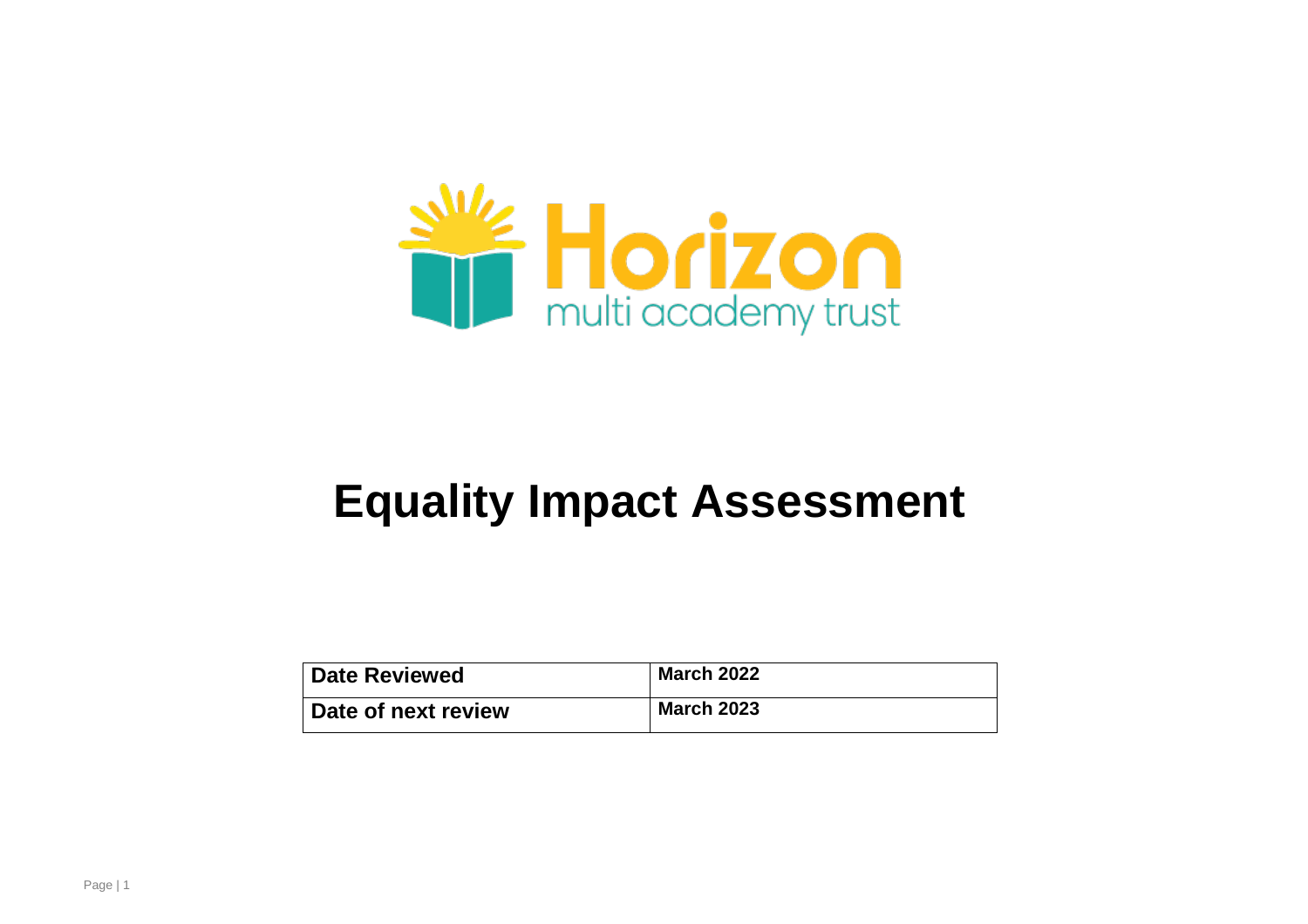

# **School reopening: equality impact assessment**

The below information assesses the impact of our school reopening plan, on groups of people with different characteristics.

#### **Race**

| Will our reopening plans have<br>a disproportionate impact<br>related to race? | Y | N |
|--------------------------------------------------------------------------------|---|---|
|                                                                                |   | ν |
| Describe the nature of any<br>disproportionate impacts.                        |   |   |
| Explain what actions will be<br>taken to address these<br>impacts.             |   |   |

#### **Disability**

| Will our reopening plans have<br>a disproportionate impact         | Y | N |
|--------------------------------------------------------------------|---|---|
| related to disability?                                             |   |   |
| Describe the nature of any<br>disproportionate impacts.            |   |   |
| Explain what actions will be<br>taken to address these<br>impacts. |   |   |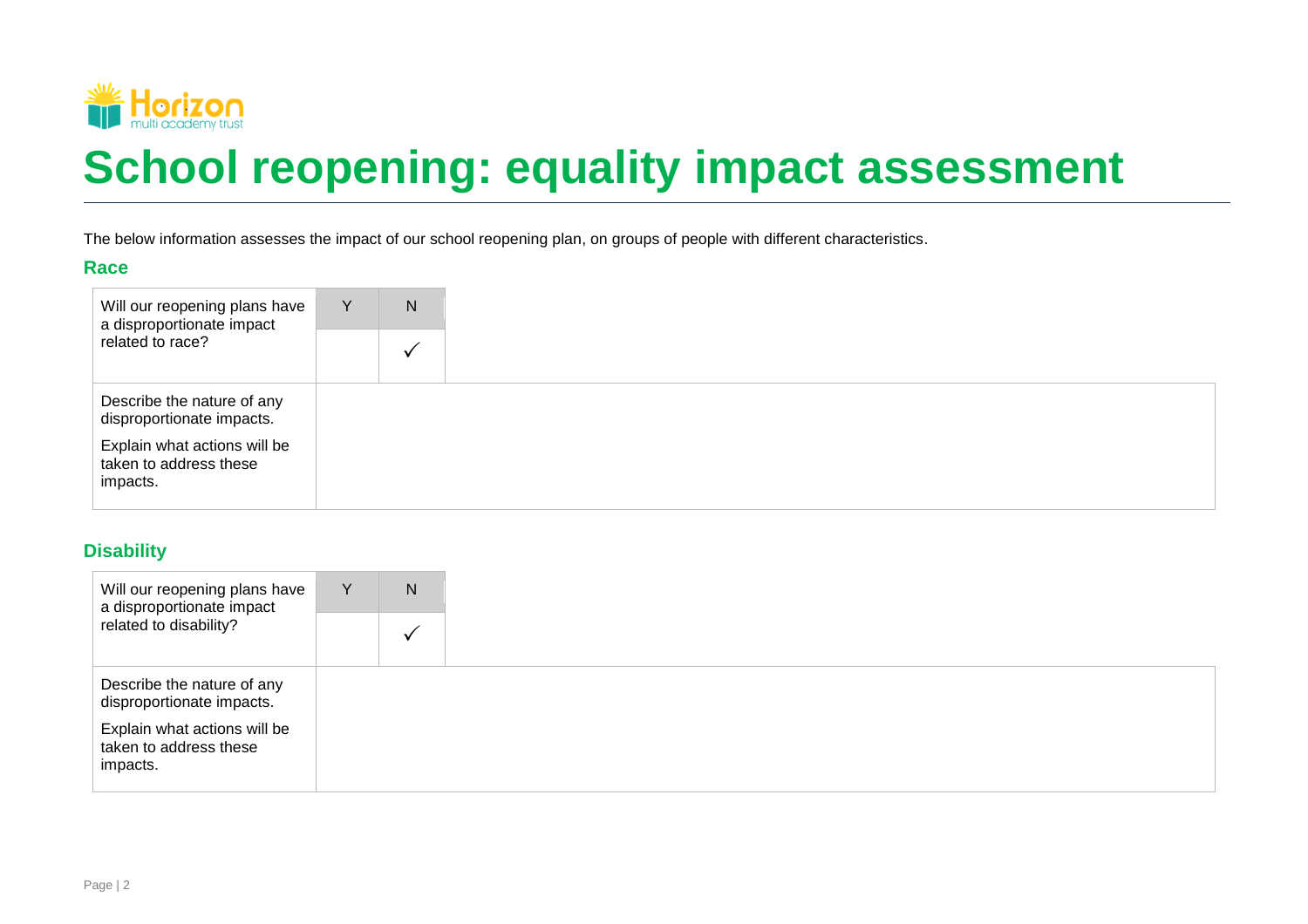

# **Gender (including gender reassignment and pregnancy and maternity)**

| Will our reopening plans have<br>a disproportionate impact                          | N |  |
|-------------------------------------------------------------------------------------|---|--|
| related to gender (including<br>gender reassignment or<br>pregnancy and maternity)? |   |  |
| Describe the nature of any<br>disproportionate impacts.                             |   |  |
| Explain what actions will be<br>taken to address these<br>impacts.                  |   |  |

## **Age**

| Will our reopening plans have<br>a disproportionate impact<br>related to age? | Y | N |
|-------------------------------------------------------------------------------|---|---|
|                                                                               |   |   |
| Describe the nature of any<br>disproportionate impacts.                       |   |   |
| Explain what actions will be<br>taken to address these<br>impacts.            |   |   |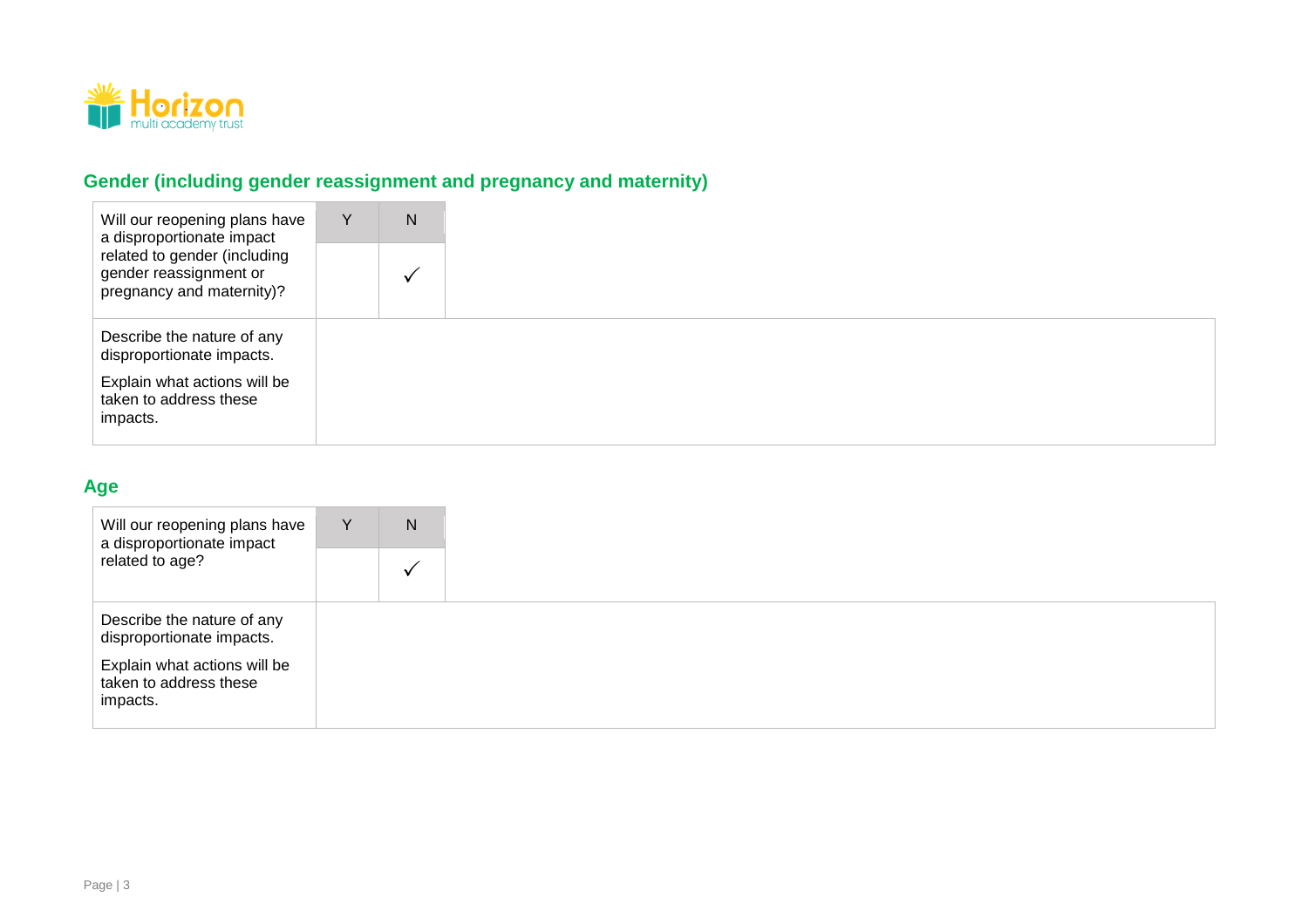

#### **Sexual orientation**

| Will our reopening plans have<br>a disproportionate impact         | Y | N |  |
|--------------------------------------------------------------------|---|---|--|
| related to sexual orientation?                                     |   |   |  |
| Describe the nature of any<br>disproportionate impacts.            |   |   |  |
| Explain what actions will be<br>taken to address these<br>impacts. |   |   |  |

# **Religion or belief**

| Will our reopening plans have<br>a disproportionate impact<br>related to religion or belief? | Y | N |  |
|----------------------------------------------------------------------------------------------|---|---|--|
|                                                                                              |   |   |  |
| Describe the nature of any<br>disproportionate impacts.                                      |   |   |  |
| Explain what actions will be<br>taken to address these<br>impacts.                           |   |   |  |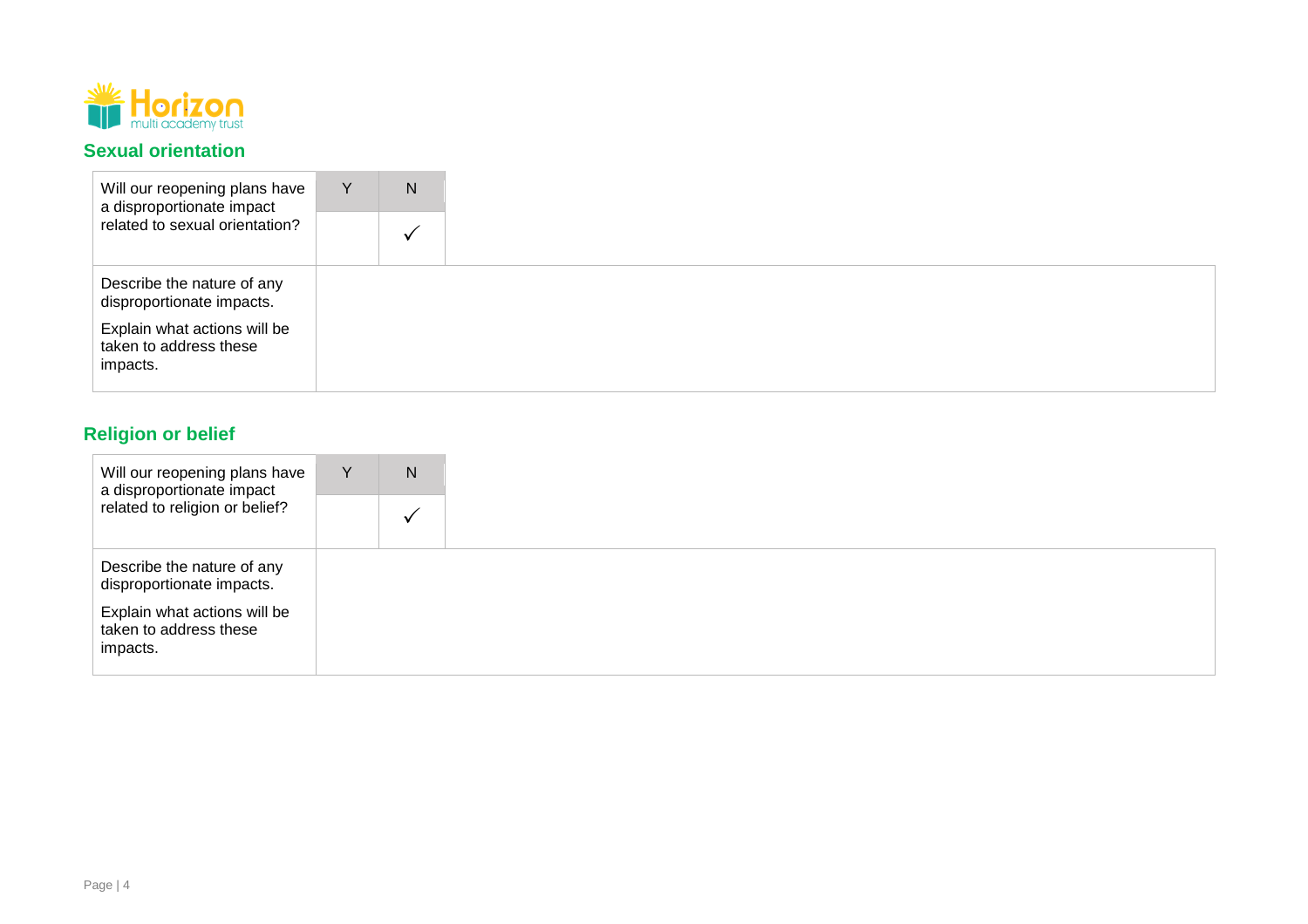

## **Marriage and civil partnership**

| Will our reopening plans have<br>a disproportionate impact<br>related to marriage or civil<br>partnership? | Y | N |  |
|------------------------------------------------------------------------------------------------------------|---|---|--|
|                                                                                                            |   |   |  |
| Describe the nature of any<br>disproportionate impacts.                                                    |   |   |  |
| Explain what actions will be<br>taken to address these<br>impacts.                                         |   |   |  |

## **Additional Considerations**

## **Childcare responsibilities**

| Will our reopening plans have<br>a disproportionate impact<br>related to childcare<br>responsibilities? |                                                                                                                                              | N |                                                                                                                                    |
|---------------------------------------------------------------------------------------------------------|----------------------------------------------------------------------------------------------------------------------------------------------|---|------------------------------------------------------------------------------------------------------------------------------------|
|                                                                                                         |                                                                                                                                              |   |                                                                                                                                    |
| Describe the nature of any<br>disproportionate impacts.                                                 | school.                                                                                                                                      |   | Assessed on an individual basis. The schools will also assess separately on this based on needs, timings and facilities within the |
| Explain what actions will be<br>taken to address these<br>impacts.                                      | Breakfast and afterschool clubs are operating, and staggered opening times are limited to keep start times as close together as<br>possible. |   |                                                                                                                                    |
|                                                                                                         |                                                                                                                                              |   |                                                                                                                                    |